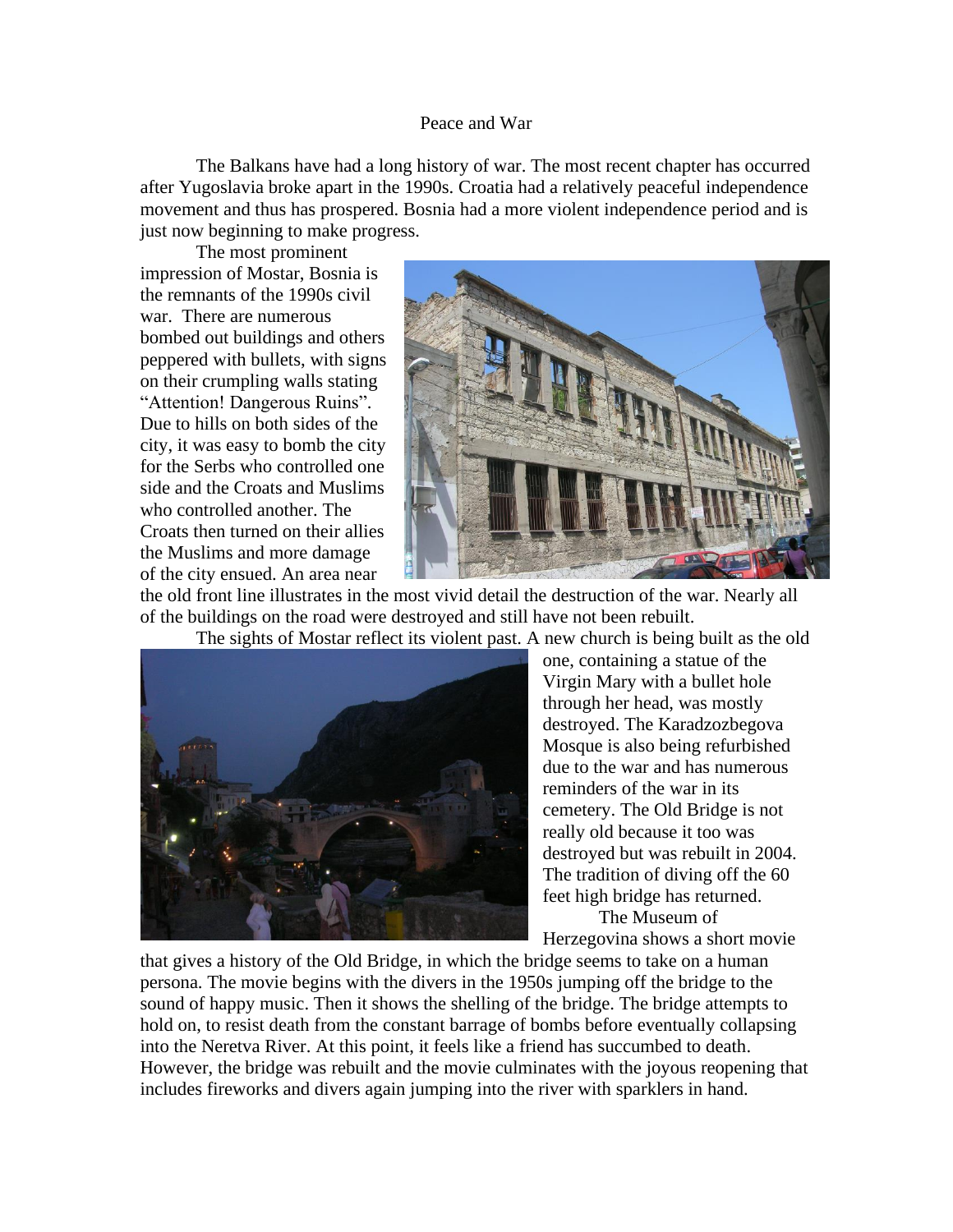There are some possibilities to get away from the destruction and enjoy Mostar. There are a couple of Turkish houses with intricate detail related to Islam, such as a stone globe facing in the direction of Mecca. The old town of Kujundziluk has the cobblestone streets, cafes and shops that one would expect from an old town. The hilly countryside is beautiful but trekking is still limited due to landmines and unexploded ordinance. Sarajevo reflects the destruction but also illustrates the hope for a rebuilding

Bosnia. In the central part of the capital are Sarajevo roses, located on city sidewalks. These are exploded mortars that leave the shape of a rose and have now been filled in with red paint as a simple memorial for those who died in the war. Near the outside of the city is the Tunnel Museum, an 800 meter long tunnel built under the airport as a way to connect Croats who were under siege by the Serbs. Our still bitter tour guide, Sunny, used these tunnels as a teenager to deliver 40 pound packages to fellow Croats who were not outside of Sarajevo and our driver, Dark Wolf, the aggressive driver that drove through sniper alley to get people and supplies back and forth to the tunnel.

Sunny and Dark Wolf took us to other places in the city and described the war and there experiences. From an area overlooking the city, one can see the bright yellow Holiday Inn, where international



journalists stayed. Sunny told us of the UN Food Program that supplied such goods as two cargo planes of condoms, dehydrated food from the Vietnam War, and large quantities of malaria pills, despite the fact that there is no malaria in Bosnia. There is also a 10 foot high yellow and blue Icar can located by the National Museum sarcastically dedicated to the UN Food Program. This was the most common food that was supplied to the Bosnians and was unfavorably compared to dog food. Sunny's onslaught continued with stories of the UN being called smurfs, because they had blue helmets and were small people. He told us of common jokes, "Why are you digging in the ground so deep? Because if I find oil maybe NATO will start to bomb." The siege lasted four year, NATO eventually bombed the Serbs and five days later the siege was over. 11,000 died in Sarajevo and about a quarter million died in Bosnia.

There are indications of a divided, but tolerant Bosnia. The National Library was bombed in 1992 and thus the Bosnian repository of books was destroyed. At the entrance of the not yet rebuilt library is a sign indicating the "cowardly" Serbs bombed this from the surrounding hills. Nearby is the Latin Bridge where Austrian Archduke Franz Ferdinand was killed which was the catalyst for World War I. However, there are places of worship for four religions within 100 meters (Eastern Orthodox, Judaism, Islam and Roman Catholic), which can be found in only one other city, Jerusalem. During World War II, the Nazis were looking to destroy an important Jewish book and the Jews hid it in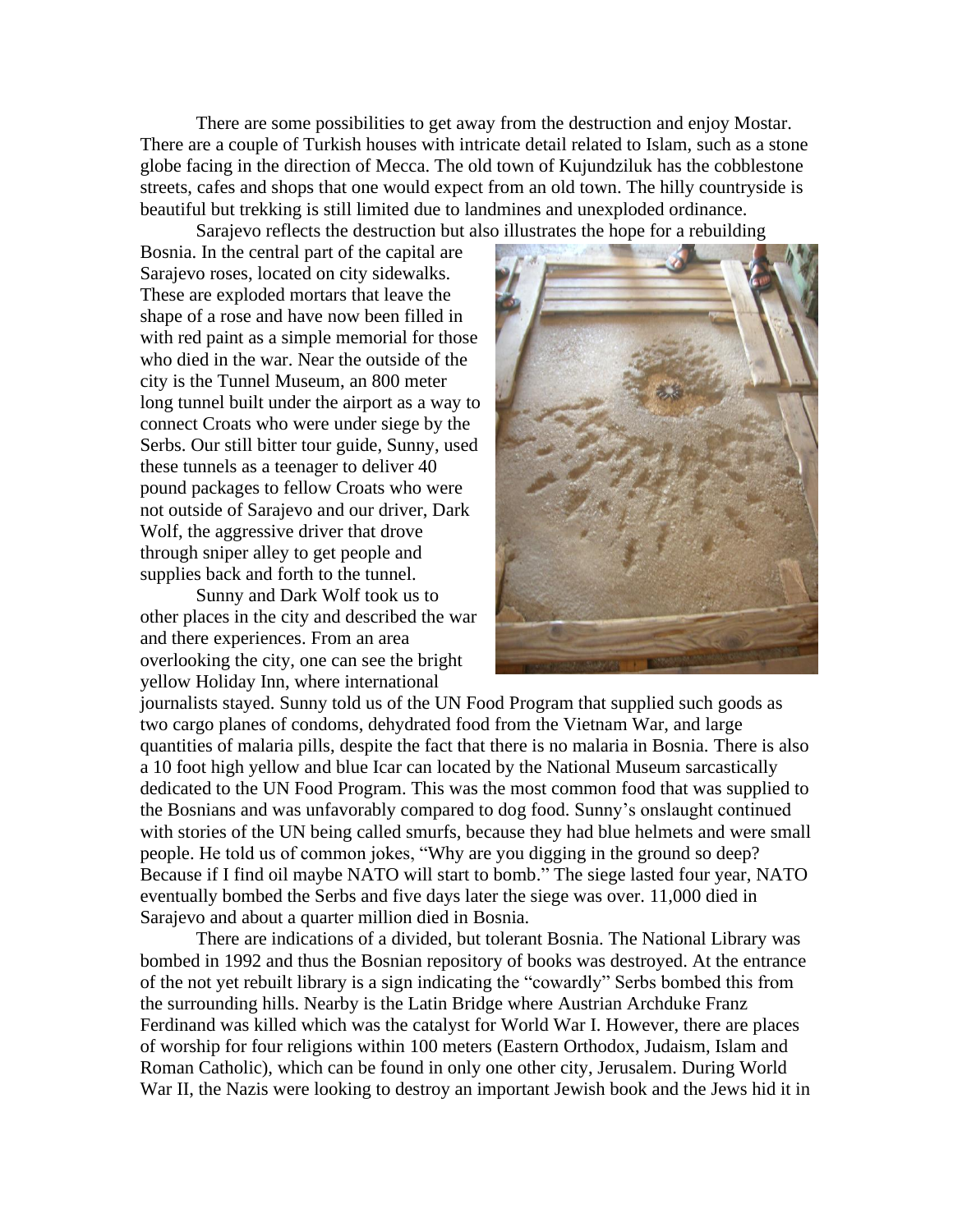a mosque with the assistance of Muslims. Nearly everyone smokes cigarettes, drinks beer and eats *cevapcici* (sausages with onions) and *burek* (a doughy dish that is not nutritious but is filling). There seems to be a collective Bosnian aversion to vegetables. The numerous new open aired bars and restaurants are a sign of shared optimism that the tenuous peace and rebuilding will continue.

Split and Dubrovnik in Croatia have similar attributes, most notably an old town, with nearby islands and beaches. In Split's case, the palace in the old town belonged to Roman Emperor Diocletian and the basement hall includes a description of that palace. The city of Split originated in the palace and as more people entered the city began to take form. Hiking up Marjan Hill, one can see some small churches and Mestrovic



Gallery, dedicated to a Croat sculptor. Hvar and Korcula Island can be visited and there are rocky and sandy beaches scattered in the area. Dubrovnik's old town can be best visited by walking her city walls, in which one can see the orange-tiled city houses. Also possible to see is the Franciscan monastery that includes a functioning pharmacy that opened in 1391. Lokrum

Island has a national park that includes a botanical garden, several proud peacocks and old monastery ruins. Both Split and Dubrovnik have a maze of cobblestones streets in the old town, heaps of tourists and bars and restaurants to house them. Overall, Dubrovnik seems to cater more to tourists as it has medieval shows and more street vendors, like puppet shows.

Continuing down the Dalmatian Coast is a country that declared independence in 2006, Montenegro. Kotor is the main tourist city on the coast and much like other coastal cities the treat is to just take a stroll. There is a descent maritime museum and a couple nice churches with elaborate chandeliers. More of a hike than a stroll is visiting the old castle overlooking the city. From here one can see the city, its walls and its position along southern Europe's deepest fiord. A lot of candle lit restaurants are located in the city center.

Heading south of Kotor, a series of cities (Bar, Budva and Ulcinj) are known for beaches and their party atmosphere. Bar and Budva stresses beaches and parties, while Ulcinj can be used as a way into Albania. All illustrate the increasing strength as Russians who are buying land in the area. Some Montenegrins say that Russia is wealthier than the US. Although that's not true, it illustrates what locals think of Russian economic strength. There are also many Russians on vacation here and they dominate the